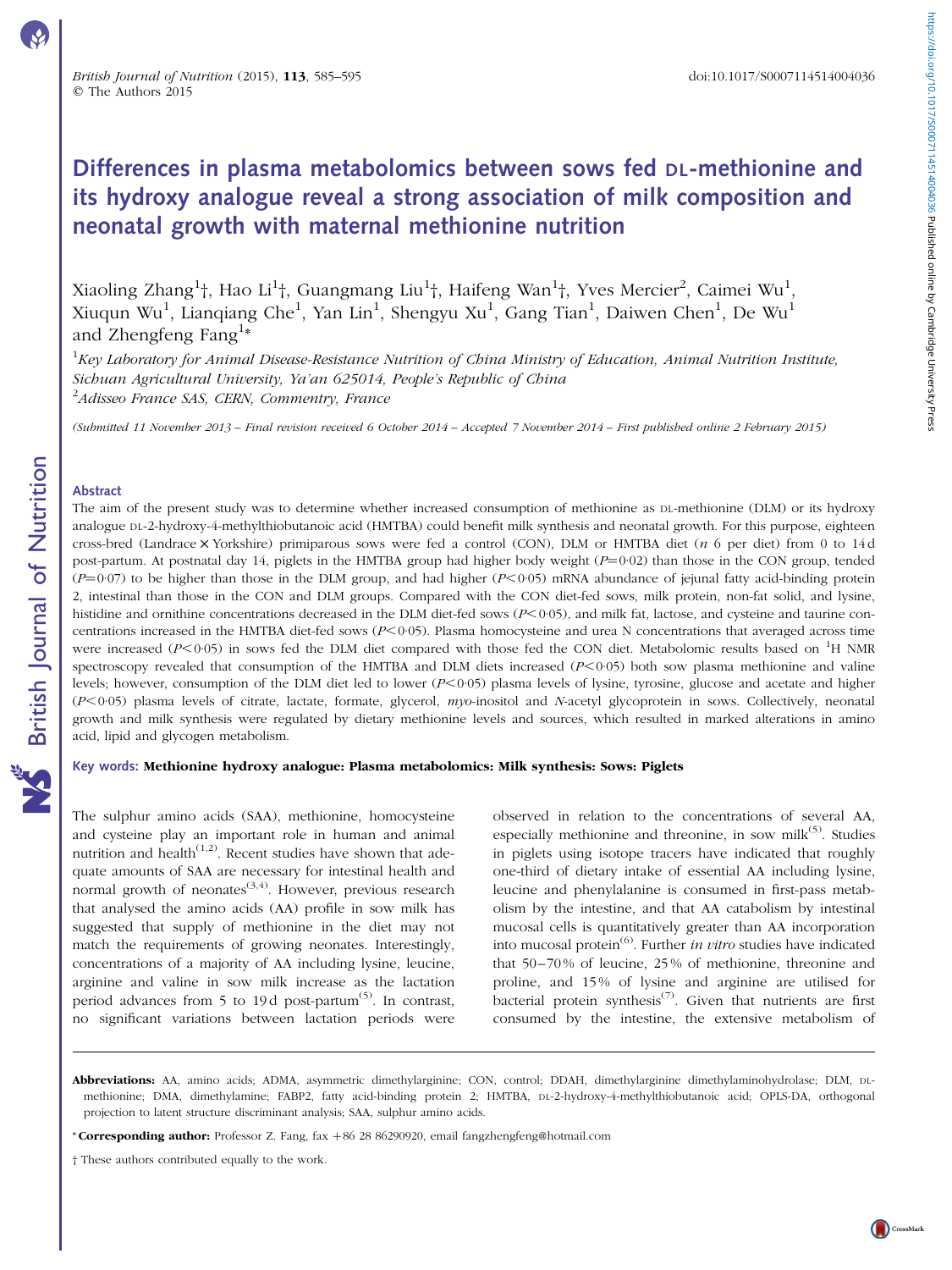https://doi.org/10.1017/S0007114514004036 Published online by Cambridge University Press https://doi.org/10.1017/S0007114514004036 Published online by Cambridge University Press

dietary essential AA by the intestine $^{(6)}$  or commensal intestinal bacteria<sup>(7)</sup> may result in a decrease in their availability for protein synthesis in other tissues such as the mammary glands. In support of this notion, milk protein synthesis in dairy cows has been shown to increase more by jugular infusion of AA than by post-ruminal infusion of AA, indicating a significant decrease in dietary AA metabolism by the intestine and thus an increase in AA availability for delivery to the mammary glands $^{(8)}$ .

Based on plasma urea N, lysine and threonine have been identified to be the first- and second-limiting AA, respectively, in maize–soyabean diets of lactating  $sows^{(9)}$ . However, studies on sows implanted with catheters in a carotid artery and the main mammary vein have indicated that AA needed for milk synthesis is defined by the maximal uptake of plasma AA by porcine mammary glands<sup> $(10)$ </sup>. It has been observed in piglets that the extensive metabolism of dietary AA by the intestine makes the net portal balance of methionine (48 % intake) and threonine (38 % intake) greatly lower than that of lysine (65 % intake); therefore, it has been proposed that methionine and threonine rather than lysine are the limiting AA for extra-intestinal protein synthesis<sup> $(6)$ </sup>. In support of this view, milk synthesis in lactating sows and high-producing dairy cows has been shown to increase by an increased inclusion of dietary threonine<sup> $(11)$ </sup> and iugular-infused methionine<sup> $(12)$ </sup>, respectively. Further studies on mammary epithelial cells and tissues have indicated that both methionine and threonine are the limiting substrates for protein synthesis in the mammary glands; however, methionine is also a potential regulator of milk protein synthesis $^{(13)}$ . Taken together, these studies have indicated the considerable importance of adequate methionine availability for the mammary glands to sustain milk production.

However, because homocysteine, the intermediate compound of methionine in the trans-methylation cycle, is toxic to humans and animals, methionine is considered to be the most toxic  $AA^{(14)}$ . This may have discouraged the attempts to increase methionine availability for extra-intestinal tissues by increasing methionine consumption. Remarkably, previous studies in ducks $<sup>(15)</sup>$  have found that consumption of the methi-</sup> onine hydroxy analogue, DL-2-hydroxy-4-methylthiobutanoic acid (HMTBA), resulted in less plasma homocysteine consumption compared with equimolar DL-methionine (DLM) consumption. Moreover, our recent studies conducted in piglets have indicated that HMTBA may be less extensively lost compared with DLM when they are absorbed from the lumen into the portal blood<sup> $(1,16-18)$ </sup>. It appears that the potential less toxicity and higher extra-intestinal availability of HMTBA relative to DLM may provide a promising implication for HMTBA utilisation in lactating animals. Studies in pigs may be beneficial for our understanding in human lactation, as pigs and humans have similar anatomic and physiological characteristics including the cardiovascular, urinary, integumentary and digestive systems<sup> $(19)$ </sup>. The aim of the present study was to determine how neonatal pigs respond to increased consumption of methionine as DLM or HMTBA by lactating sows, and we hypothesised that supplemental dietary methionine sources could result in the changes in sow plasma

metabolite concentrations and thus affect milk synthesis and neonatal pig growth.

# Materials and methods

### Animals and diets

The protocol of the present study was approved by the Animal Care and Use Committee of Animal Nutrition Institute, Sichuan Agricultural University, and carried out in accordance with the National Research Council's Guide for the Care and Use of Laboratory Animals. In the present experiment, eighteen pregnant cross-bred (Landrace  $\times$  Yorkshire) primiparous sows artificially inseminated with mixed semen from two Duroc boars were used. On day 110 of gestation, sows were moved into farrowing crates  $(2.1 \text{ m} \times 0.7 \text{ m})$  with an area  $(2.1 \text{ m} \times 0.6 \text{ m})$  for newborn pigs on each side of the crate in an environmentally regulated farrowing house. Temperature in the farrowing house was maintained at  $20 \pm 1^{\circ}C$ , and heat lamps provided supplemental heat to the piglets. All sows were fed the control (CON) diet until farrowing. During farrowing, six sows continued to receive the CON diet, and the other sows were fed the DLM or HMTBA diet, with six sows per diet. The CON diet was formulated based on the nutrition requirement of lactating sows as recommended by the National Research Council  $(1998)^{(20)}$  [\(Table 1](#page-2-0)). According to the National Research Council (1998), in the ideal AA profile for lactating sows, dietary ratios of methionine and methionine  $+$  cystine to lysine were 26:100 and 48:100, respectively. In contrast, Dourmad et  $al^{(21)}$  recommended dietary ratios of methionine and methionine  $+$  cystine to lysine to be 30:100 and 60:100, respectively, which means that compared with the recommendation of the National Research Council (1998), dietary ratios of methionine and methionine  $+$  cystine to lysine have been found to be increased by 15 and 25 %, respectively. In the present study, the CON diet was formulated to contain methionine and lysine at 0·25 and 0·97 %, respectively, and the dietary ratio of methionine:lysine (26:100) was the same as that recommended by the National Research Council (1998). Accordingly, the percentage of dietary methionine  $+$  cystine in the CON diet was up to 0·53 %, at 25 % of which, namely, 1·34 kg DLM (99 %) and 1·51 kg HMTBA (88 %) were added to 1000·05 kg of the CON diet at the expense of maize to form the DLM and HMTBA diets, respectively. The time span of farrowing between the sows was within 3 d. At day 0 post-partum, the backfat thickness of sows was 11·06 (SD 2·04), 11·17 (SD 2·87) and 12·83 (SD 1·96)mm for the CON, DLM and HMTBA treatments, respectively, and the body weight of sows was 155·68 (SD 17·82), 145·27 (SD 22·85) and 154·80 (SD 13·78) kg for the CON, DLM and HMTBA treatments, respectively. Within 12 h of farrowing, all litters were standardised based on the number and body weight of piglets so that there were ten piglets per sow, and the average body weight (CV  $\lt3.0\%$ ) of piglets was 1.42 (sp 0.02), 1.42  $(SD \t 0.03)$  and  $1.44$   $(SD \t 0.04)$  kg for the CON, DLM and HMTBA treatments, respectively. Sows had free access to diets and water throughout the experimental period.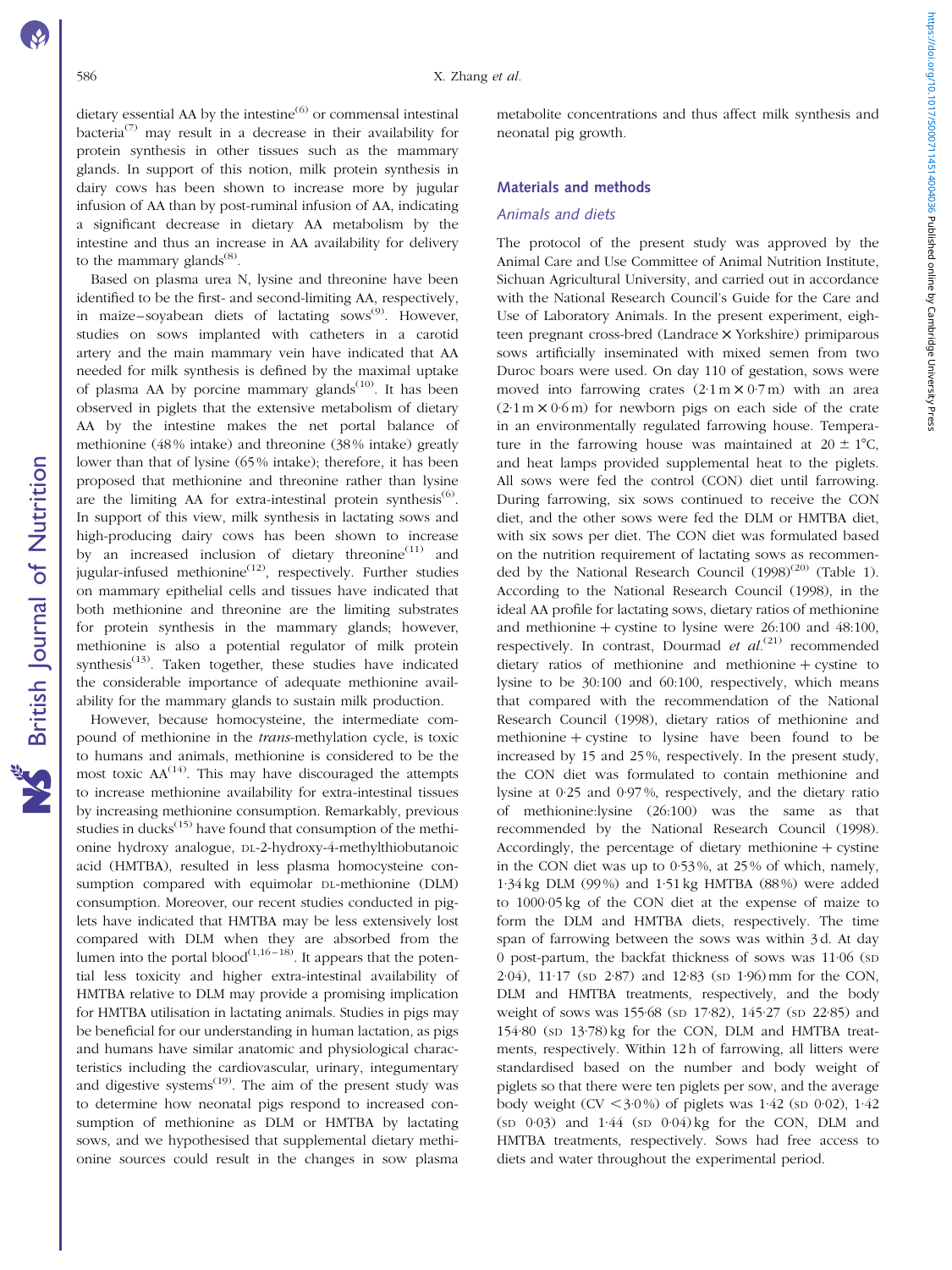<span id="page-2-0"></span>Table 1. Ingredients and composition of the control (CON) diet of sows\*

| Ingredients             | Content (kg) | Composition+     | ℅       |
|-------------------------|--------------|------------------|---------|
| Maize                   | 582          | СP               | $16-10$ |
| Wheat bran              | 60           | Lys              | 0.97    |
| Soyabean meal (CP 43%)  | 240          | Met              | 0.25    |
| Fructose-glucose syrup  | 20           | $Met + cystine$  | 0.53    |
| Glucose                 | 25           | Thr              | 0.63    |
| Soyabean oil            | 35           | Trp              | 0.19    |
| Lys-HCI                 | 1.45         | Val              | 0.83    |
| Thr                     | 0.08         | Digestible Lys   | 0.85    |
| Val (99%)               | 0.92         | Digestible Met   | 0.23    |
| Dicalcium phosphate     | $14-1$       | Digestible       | 0.46    |
|                         |              | $Met + c$ vstine |         |
| Limestone               | 10.5         | Cа               | 0.80    |
| NaCl                    | 4            | Total P          | 0.64    |
| Premix‡§                | 5            | Available P      | 0.38    |
| Choline chloride (50 %) | 2            |                  |         |
| Total                   | 1000-05      |                  |         |

CP, crude protein.

- \* The DL-methionine (DLM) and DL-2-hydroxy-4-methylthiobutanoic acid (HMTBA) diets were prepared by adding 1·34 kg DLM (99 %) and 1·51 kg HMTBA (88 %), respectively, to 1000·05 kg of the CON diet at the expense of maize. Each diet (per kg) contained 14 200 kJ digestible energy.
- † The compositional values were calculated from the tabulated values of the National Research Council (1998)<sup>(20)</sup>
- ‡ Provided per kg of diet: retinol, 3600 mg; vitamin D3, 70 mg; vitamin E, 100 mg; menadione, 3·5 mg; thiamin, 3·5mg; riboflavin, 8·5 mg; niacin, 35mg; D-pantothenic acid, 21 mg; vitamin B<sub>6</sub>, 3.5 mg; vitamin B<sub>12</sub>, 35 mg; D-biotin, 420 mg; folic acid, 2·5 mg.
- § Provided per kg of diet: Cu, 10 mg; Fe, 120 mg; Mn, 30 mg; Zn, 80 mg; I, 0·21 mg; Se, 0·23 mg; antioxidant, 100 mg; anti-mould additive, 500 mg.

## Collection of blood, milk and tissue samples

At 30 min before the initiation of the morning meal, following an overnight period of feed withdrawal, blood samples (10 ml) from each sow at days 7 and 14 post-partum were collected from the superior vena cava into heparinised tubes and immediately centrifuged for 10 min at  $4000$  rpm and  $4^{\circ}$ C. Supernatants were divided into four subsamples and stored at  $-80^{\circ}$ C until analysis. Milk samples (20 ml) from each sow were also collected at day 14 post-partum before the morning meal as described previously<sup>(5)</sup>. Briefly, piglets were separated from their dams for 90 min initially, and then 10 IU (20 mg) of oxytocin (a nonapeptide; 1 IU of oxytocin is equivalent to about 2 mg of pure peptide) were injected into the ear vein of each sow, and the functional pectoral and inguinal glands were milked manually to collect milk samples, which were stored at  $-20^{\circ}$ C until analysis. At postnatal day 14, one piglet with an average body weight of the litter was selected from each litter for collecting intestinal samples as described previously $(14)$ . Briefly, the intestine was rapidly excised from the ligament of Treitz to the ileo-caecal valve, freed of its mesenteric fat and rinsed in ice-cold saline. Measuring from the ligament of Treitz, a 2 cm section of tissue was removed, snap-frozen in liquid  $N_2$  and stored at  $-80^{\circ}$ C for subsequent RNA isolation.

# Measurement of sow and piglet performance

Body weight and backfat thickness of each sow were determined before the morning meal at days 0 and 14

post-partum. Backfat thickness was measured at 65 mm left side of the dorsal midline at the last rib level using ultrasound (Renco Lean-Meater). Feed intake of each sow was recorded daily. Body weight of piglets was determined before the morning meal at postnatal days 0, 7 and 14.

# Analysis of milk composition

For milk composition analysis, frozen milk samples were thawed at  $4^{\circ}$ C, and then 10 ml of each sample were used for the analysis of milk fat, lactose, protein and non-fat solid contents using an ultrasonic milk analyser (MILKYWAY-CP2; Hangzhou Simple Technology Company, Limited). Milk fat, lactose, protein and non-fat solid contents were automatically calculated based on the changes in ultrasonic propagation parameters such as velocity and amplitude of ultrasonic pulse emitted and received after travelling through the milk $^{(22)}$ .

#### Analysis of plasma urea nitrogen and milk amino acids

Frozen plasma and milk samples were thawed at 4°C, and 1 ml of each sample and  $2.5$  ml of  $7.5\%$  (w/v) TCA solution were mixed thoroughly and centrifuged at  $12\,000\,\text{g}$  and  $4^{\circ}$ C for 15 min. Then, the supernatant fluid was collected, and AA and urea N concentrations were determined by ion-exchange chromatography using an L8800 high-speed AA analyser (Hitachi), as described previously $(16)$ .

# Analysis of plasma homocysteine concentration

Plasma homocysteine concentration was determined using a homocysteine detection kit (Jiancheng Bioengineering Limited), according to the manufacturer's instructions, and the assay principle was based on the method of enzymatic cycling, as described previously<sup> $(23)$ </sup>. Briefly, oxidised homocysteine was first reduced to free homocysteine, which then reacts with a co-substrate, S-adenosyl-L-methionine, catalysed by homocysteine S-methyltransferase. The co-substrate conversion product was amplified by coupled enzymatic cycling reactions. The homocysteine level in the sample was indirectly proportional to the rate of the absorbance of NADH conversion to  $NAD<sup>+</sup>$  and was measured at  $340$  nm.

#### RNA extraction and real-time PCR

Jejunal tissue samples were used to detect the expression of genes related to the intestinal transport of dietary nutrients. The detected genes included apoA-IV (APOA4) and fatty acid-binding protein 2 (FABP2), intestinal. Total RNA was extracted from the frozen samples using the RNAiso Plus reagent (TaKaRa Corporation), according to the manufacturer's specifications. Concentration of RNA in the samples was quantified using a DU-800 nucleic and protein detector (Beckman Coulter, Inc.) at an optical density (OD) of 260 nm, and the ratio of  $OD<sub>260</sub>:OD<sub>280</sub>$  between 1.8 and 2.0 was acceptable. Integrity of RNA was verified by electrophoresis on a 1 % agarose gel stained with ethidium bromide. Real-time PCR was performed using the SYBR Green method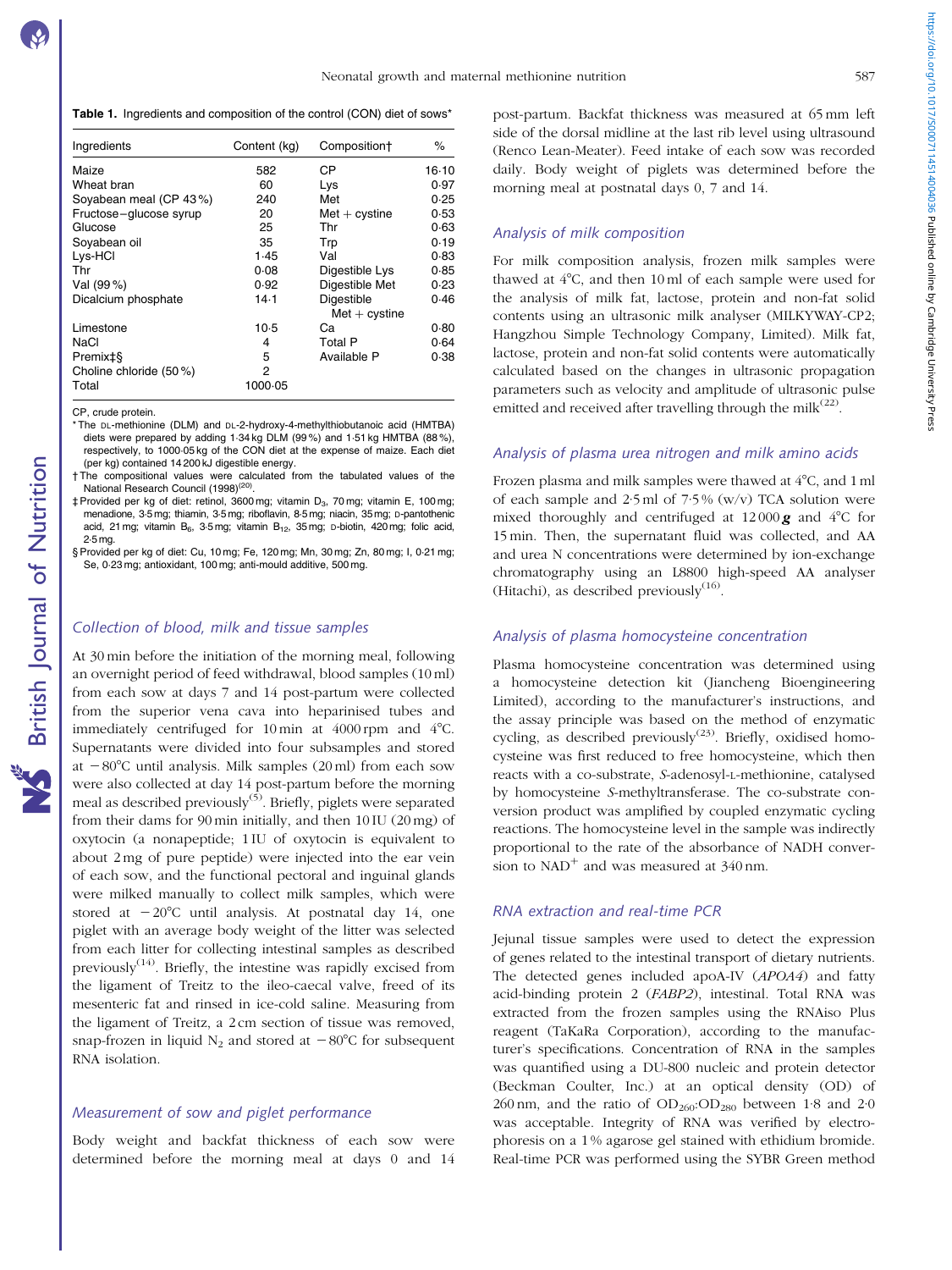https://doi.org/10.1017/S0007114514004036 Published online by Cambridge University Press https://doi.org/10.1017/S0007114514004036 Published online by Cambridge University Press

and the ABI 7900HT Sequence Detection System (Applied Biosystems). Briefly, first-strand complementary DNA were synthesised from 1  $\mu$ g of total RNA as described previously<sup>(16)</sup>. The thermal cycling parameters were as follows:  $95^{\circ}$ C for  $30 s$ , followed by forty cycles at 95 $^{\circ}$ C for 15 s and 60 $^{\circ}$ C for 34 s, and finally followed by the dissociation step at 95 $\degree$ C for 15 s, 60 $\degree$ C for  $1 \text{ min}$  and  $95^{\circ}$ C for  $15 \text{ s}$ . To confirm the specific amplification, melt curve analysis was performed, and PCR products were also detected on ethidium bromide-stained 2 % agarose gel after electrophoresis using Tris–acetate–EDTA buffer. The nucleotide primer sequences of 18S RNA (forward, 5'-GACTCAACACGGGAAACCTCAC-3'; reverse, 5'-ATCGCTCCA-CCAACTAAGAACG-3'), APOA4 (forward, 5'-GTGGCTACTGTG-ATGTGGGACTAC-3'; reverse, 5'-CCAAGTTTGTCCTGGAAGA-GAGTG-3<sup>'</sup>) and FABP2 (forward, 5'-TACAGCCTCGCAGAC-GGAAC-3'; reverse, 5'-CCTCTTGGCTTCTACTCCTTCATAC-3') used for the real-time PCR were designed based on the mRNA sequences in pigs (accession no. NR\_046261.1, NM\_214388.1 and NM\_001031780.1 for the 18S RNA, APOA4 and FABP2, respectively), and synthesised by Chengdu Tiantai Biological Company. These primers were designed to flank known or putative introns, thus preventing the amplification of any contaminating genomic DNA. The relative mRNA abundances of the detected genes in the jejunum samples were calculated using the  $2^{-\Delta\Delta C_t}$  method<sup>(24)</sup>, and all data were normalised with 18S RNA in the same samples.

# NMR spectroscopy

Plasma samples were prepared by mixing  $200 \mu l$  of plasma with  $400 \mu$ l of saline containing 50%  $^{2}$ H<sub>2</sub>O (for field-frequency lock purposes). The proton NMR spectra of plasma were recorded at 298K using a Bruker Avance DRX-600 spectrometer (Bruker BioSpin) operating at a <sup>1</sup>H frequency of 600·11 MHz with a triple-resonance, high-resolution probe. A water-presaturated Carr–Purcell–Meiboom–Gill pulse sequence (recycle delay  $-90^\circ - (\tau - 180^\circ - \tau)n -$  acquisition) was used to attenuate NMR signals from macromolecules. The spin–spin relaxation delay  $(2n\tau)$  of 200 ms was employed. Typically, a  $90^{\circ}$  pulse was set to  $10.0 \,\mu s$ , and thirty-two transients were collected into 32k data points for each spectrum with a spectral width of 20 parts per million. For assignment purposes, five two-dimensional NMR spectra were acquired for the selected samples:  ${}^{1}H-{}^{1}H$  J-resolved spectroscopy; <sup>1</sup>H-<sup>1</sup>H correlation spectroscopy; <sup>1</sup>H-<sup>1</sup>H total correlation spectroscopy;  ${}^{1}H-{}^{13}C$  heteronuclear singlequantum coherence spectroscopy;  $H - {}^{13}C$  heteronuclear multiple-bond correlation spectroscopy.

# NMR spectral processes

Free induction decays were multiplied by an exponential window function with a 1 Hz line-broadening factor before Fourier transformation. All NMR spectra were initially phase-adjusted, and then the baseline was corrected using Mestrenova 7.0 software (Mestrelab Research SL). Chemical shift was referenced to the peak of the methyl proton of L-lactate at  $\delta$  1.33.

NMR spectra ( $\delta$  0.5–9.5) were integrated into regions of 0·002 parts per million wide using Mestrenova 7.0 software (Mestrelab Research SL). Regions distorted by imperfect water saturation were discarded as well as the regions containing urea signals. These regions are  $\delta$  4·47–5·18,  $\delta$  5·5–6·0 and  $\delta$ 4·28–4·45. Subsequently, each integral region was normalised to the total sum of all the integral regions for each spectrum before pattern recognition analyses.

### Statistical analysis

Data are presented as means and standard deviations. For comparisons of backfat thickness, body weight and concentrations of plasma homocysteine and urea N among the dietary treatment groups, a repeated-measures ANOVA (version 8.1, SAS Institute, Inc.) was performed with time as the repeated-measure effect. Differences in the means of milk composition and mRNA abundance were analysed by one-way ANOVA followed by Fisher's least significant difference test. Multivariate data analysis was carried out on the normalised NMR datasets with the software package SIMCA-P+ (version 11.0; Umetrics). Principal component analysis was performed to show an overview of intrinsic similarity/dissimilarity within the dataset. The orthogonal projection to latent structure discriminant analysis (OPLS-DA) was further carried out using the unit-variance scaled NMR data as the X-matrix and class information as the Y-matrix<sup> $(25)$ </sup>. The quality of the model was assessed by the parameters  $R^2X$ , representing the total explained variations for the X-matrix, and  $Q^2$ , indicating model predictability. The models were validated by two methods: a cross-validation method<sup>(26)</sup> and a permutation test<sup> $(27)$ </sup>. The models were interpreted by coefficient-coded loading plots. The loadings were back-transformed in Excel (Microsoft) and plotted with colour-coded absolute coefficient values  $(|r|)$  of the variables in MATLAB (version 7.1; The Mathworks Inc. $(26)$ . The coefficient plot indicated the significance of variables (resonances) that contributed to the differentiation of classes of interest. The significant discriminatory metabolites were indicated by the red colour, whereas no significance was indicated by the blue colour. In the present study, appropriate correlation coefficients were used as the cut-off values (depending on the number of animals used) for statistical significance based on the significance of discrimination at the level of  $P<0.05$ ; such significance was determined according to Pearson's product–moment correlation coefficient test<sup>(26)</sup>.  $P \le 0.05$  was considered significant, and  $P < 0.10$ was considered to have a tendency towards difference.

#### **Results**

#### Porcine performance

At day 14 post-partum, backfat thickness (11.72 (sp 2.05), 10·83 (SD 3·07) and 14·22 (SD 3·66) mm for the CON, DLM and HMTBA treatments, respectively) and body weight (155·47 (SD 12·80), 141·73 (SD 19·60) and 153·00 (SD 15·33) kg for the CON, DLM and HMTBA treatments, respectively) of sows did not differ  $(P>0.10)$  among the dietary treatment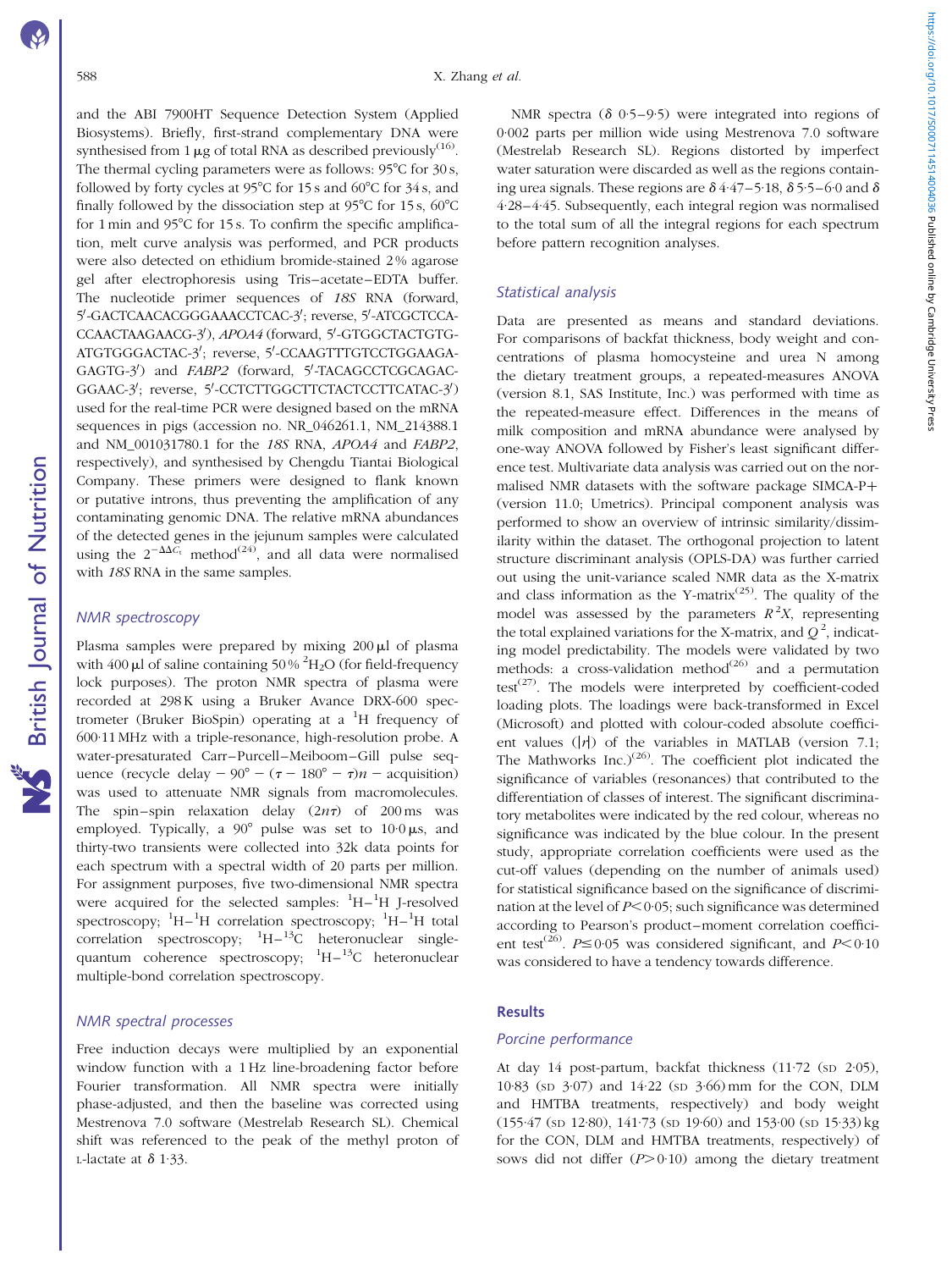groups. The total feed consumption (69·08 (SD 10·00), 63·95 (SD 13·18) and 66·34 (SD 10·98) kg for the CON, DLM and HMTBA treatments, respectively) and daily digestible energy intake as a percentage of metabolic body weight (1590·96 (SD 196·82), 1572·71 (SD 229·45) and 1544·80 (SD 195·68) kJ for the CON, DLM and HMTBA treatments, respectively) were also not different  $(P>0.10)$  among the dietary treatment groups during the experimental phase. However, the body weight of suckling piglets at postnatal day 14 in the HMTBA group was higher  $(P=0.02)$  than that in the CON group and tended  $(P=0.07)$  to be higher than that in the DLM group (Table 2).

#### Plasma homocysteine and urea nitrogen concentrations

There was no effect of time  $(P>0.10)$  for plasma homocysteine and urea N concentrations. Plasma homocysteine (11.68 (sp 1.70) v. 9.49 (sp 1.58)  $\mu$ mol/l) and urea N (4836) (sp 852) v. 3898 (sp 453)  $\mu$ mol/l) concentrations that averaged across time were higher  $(P<0.05)$  in the DLM-fed sows than in the CON-fed sows. Plasma urea N concentration that averaged across time was also higher  $(P<0.05)$  in the DLM-fed sows than in the HMTBA-fed sows  $(4171 \text{ (sp } 622) \mu \text{mol/l})$ . However, neither plasma homocysteine  $(10.28 \text{ (s}D 1.87) \mu \text{mol/l})$ nor urea N concentration that averaged across time was different  $(P>0.10)$  between the HMTBA-fed and CON-fed sows.

# Milk amino acid concentrations

Table 3 presents milk AA concentrations in sows fed the CON, DLM or HMTBA diet at day 14 post-partum. Milk lysine concentration in the DLM-fed sows was lower  $(P<0.05)$  than that in the CON-fed sows and tended  $(P<0.10)$  to be lower than that in the HMTBA-fed sows. Milk histidine concentration was lower ( $P<0.05$ ) in the DLM-fed sows than in the CON-fed and HMTBA-fed sows. The DLM-fed sows also had lower  $(P<0.05)$  ornithine concentration than the CON-fed sows. The HMTBA-fed sows had higher taurine  $(P<0.05)$  concentration, but lower  $(P<0.05)$  alanine concentration than the CON-fed sows. Milk cysteine concentration was higher  $(P<0.05)$  in the HMTBA-fed sows than in the CON-fed and DLM-fed sows.

Table 2. Body weight (kg) of piglets at postnatal days 0, 7 and 14 (Mean values and standard deviations,  $n \, 6$ )

|                          | <b>CON</b>                                               |                      | <b>DLM</b>                                  |                      | <b>HMTBA</b>                                      |                      |
|--------------------------|----------------------------------------------------------|----------------------|---------------------------------------------|----------------------|---------------------------------------------------|----------------------|
|                          | Mean                                                     | SD                   | Mean                                        | SD                   | Mean                                              | SD                   |
| Day 0<br>Day 7<br>Day 14 | 1.42 <sup>d</sup><br>$2.50^{\circ}$<br>3.63 <sup>b</sup> | 0.02<br>0.25<br>0.53 | $1.42^d$<br>$2.49^{\circ}$<br>$3.77^{a,b*}$ | 0.03<br>0.26<br>0.69 | $1.44^{d}$<br>$2.58^{\circ}$<br>4.14 <sup>a</sup> | 0.04<br>0.19<br>0.39 |

CON, control; DLM, DL-methionine; HMTBA, DL-2-hydroxy-4-methylthiobutanoic<br>acid.<br>a,b,e,d Mean values with unlike superscript letters were significantly different

values with unlike superscript letters were significantly different  $(P<0.05)$ 

\* Mean value tended to be different from that of the HMTBA group ( $P$ < 0.10).

Table 3. Effects of diets supplemented with DL-methionine (DLM) or DL-2-hydroxy-4-methylthiobutanoic acid (HMTBA) on milk amino acid concentrations ( $\mu$ mol/l) in sows at day 14 post-partum

(Mean values and standard deviations,  $n$  6)

|             | CON               |     | <b>DLM</b>      |                |                   | <b>HMTBA</b>  |  |
|-------------|-------------------|-----|-----------------|----------------|-------------------|---------------|--|
|             | Mean              | SD  | Mean            | SD             | Mean              | SD            |  |
| Met         | 13                | 3   | 14              | 6              | 19                | 8             |  |
| Lys         | 68 <sup>a</sup>   | 12  | $48^{b*}$       | 12             | $62^{a,b}$        | 13            |  |
| Thr         | 40                | 13  | 35              | 13             | 32                | 13            |  |
| Leu         | 24                | 15  | 22              | 4              | 21                | 7             |  |
| lle         | 4                 | 7   | 1               | 3              | 1                 |               |  |
| Phe         | 16                | 8   | 22              | 9              | 18                | $\frac{2}{7}$ |  |
| Val         | 28                | 11  | 24              | 7              | 31                | 14            |  |
| His         | 39 <sup>a</sup>   | 12  | 18 <sup>b</sup> | 13             | $42^{\mathrm{a}}$ | 15            |  |
| Pro         | 197               | 34  | 175             | 70             | 158               | 38            |  |
| Arg         | 56                | 18  | 57              | 22             | 45                | 11            |  |
| Cys         | 14 <sup>b</sup>   | 4   | 13 <sup>b</sup> | $\overline{4}$ | 21 <sup>a</sup>   | 3             |  |
| Ala         | 190 <sup>a</sup>  | 56  | $146^{a,b}$     | 58             | 112 <sup>b</sup>  | 47            |  |
| Ser         | 45                | 11  | 58              | 18             | 40                | 17            |  |
| Gln and Glu | 334               | 131 | 368             | 109            | 307               | 80            |  |
| Gly         | 211               | 53  | 175             | 94             | 152               | 47            |  |
| Tyr         | 24                | 9   | 27              | 7              | 25                | 6             |  |
| Orn         | 20 <sup>a</sup>   | 8   | 10 <sup>b</sup> | 5              | $16^{a,b}$        | 5             |  |
| Tau         | 1268 <sup>b</sup> | 329 | $1416^{a,b}$    | 456            | $1759^a$          | 303           |  |

CON, control.

 $a,b$  Mean values with unlike superscript letters were significantly different (P<0·05). \* Mean value tended to be different from that of the HMTBA group ( $P < 0.10$ ).

## Milk fat, lactose, protein and non-fat solid contents

Milk fat and lactose contents were higher  $(P<0.05)$  in the HMTBA-fed sows than in the CON-fed and DLM-fed sows, whereas milk protein and non-fat solid contents were lower  $(P<0.05)$  in the DLM-fed sows than in the CON-fed and HMTBA-fed sows at 14 d post-partum [\(Fig. 1\)](#page-5-0).

# mRNA abundance of genes related to intestinal nutrient transport

[Fig. 2](#page-5-0) shows the mRNA abundance of genes related to nutrient transport in the jejunum of 14-d-old suckling piglets. The mRNA abundance of the APAO4 gene was not different  $(P>0.10)$  among the dietary treatment groups. However, the mRNA abundance of  $FABP2$  was higher ( $P<0.05$ ) in piglets reared by the HMTBA-fed sows than in those reared by the CON-fed and DLM-fed sows.

# Multivariate data analysis of NMR datasets

Principal component analysis was initially performed on the spectral data, and two principal components were calculated for the six dietary treatment groups, with 35·3 and 27·1 % of the total variation being explained by principal components 1 and 2, respectively. The principal component analysis ([Fig. 3\(A\)\)](#page-6-0) showed that separations were absent in the plasma metabolic profiles at 7 and 14 d post-partum from the respective groups. Therefore, the respective groups of sows at 7 and 14 d post-partum were merged to represent the CON, DLM and HMTBA groups, respectively (i.e. CONday  $7 + \text{CON-day } 14 = \text{CON}$ ; DLM-day  $7 + \text{DLM-day}$  $14 = DLM$ ; HMTBA-day  $7 + HMTBA$ -day  $14 = HMTBA$ ).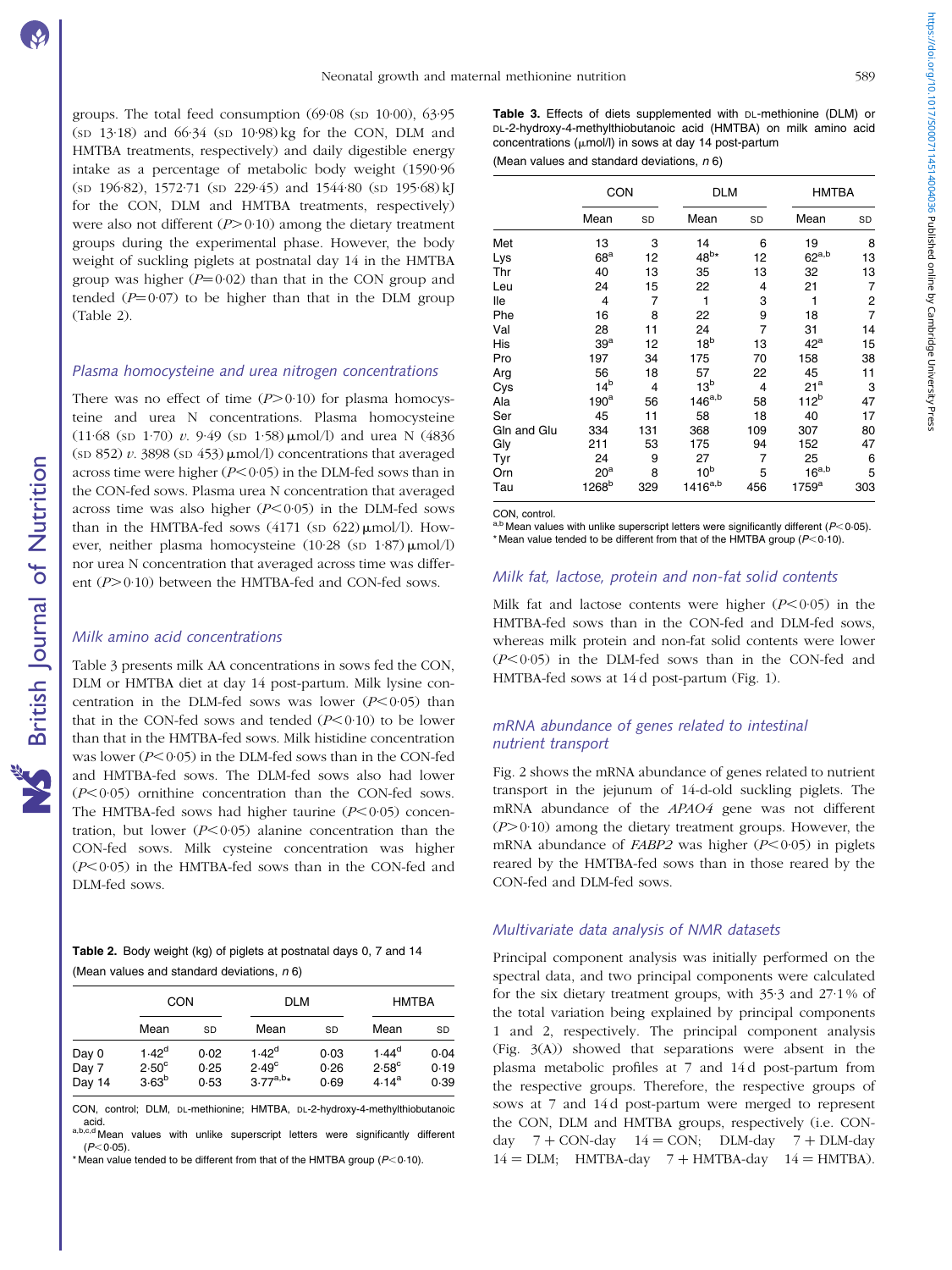<span id="page-5-0"></span>

Fig. 1. Fat, protein, non-fat solid (NFS) and lactose contents in the milk of sows fed the control  $\Box$ ), DL-methionine  $\Box$ ) and DL-2-hydroxy-4-methylthiobutanoic acid  $\Box$ ) diets at day 14 post-partum. Values are means (n 6), with standard deviations represented by vertical bars. a,b Mean values with unlike letters were significantly different  $(P<0.05)$ .

Projection to latent structure with discriminant analysis of the plasma spectra from the CON, DLM and HMTBA groups was performed, and the score plots ([Fig. 3\(B\)–\(D\)](#page-6-0)) clearly showed two clusters corresponding to the two groups of different dietary regimens, respectively. To further identify the important plasma metabolic changes induced by the different dietary regimens, the metabolic profiles of sows from different dietary treatment groups were compared using the OPLS-DA strategy. The corresponding coefficient loading plots showed that the plasma levels of allantoin, citrate, creatinine, formate, glycerol, lactate, methionine,  $m\gamma$ o-inositol, N-acetyl glycoprotein and valine were higher  $(P<0.05)$ , whereas those of acetate, lysine, tyrosine and glucose were lower  $(P<0.05)$  in the DLM group than in the CON group ([Fig. 4\(A\)](#page-7-0) and [Table 4](#page-8-0)). The corresponding coefficient loading plots also showed that the plasma levels of acetate, dimethylamine (DMA), methionine and valine were higher  $(P<0.05)$  in the HMTBA group than in the CON group ([Fig. 4\(B\)](#page-7-0) and [Table 4](#page-8-0)). Multivariate data analysis showed that the plasma levels of acetate, leucine, isoleucine, lysine, tyrosine, valine and glucose were higher  $(P<0.05)$ , but those of alanine, glutamate, glutamine, lactate and N-acetyl glycoprotein were lower  $(P<0.05)$  in the HMTBA group than in the DLM group [\(Fig. 4\(C\)](#page-7-0) and [Table 4\)](#page-8-0).

### **Discussion**

The main objective of the present study was to determine the metabolic mechanisms of milk synthesis in response to increased consumption of methionine as DLM or its hydroxy analogue HMTBA. As reported previously in the literature, conducting experimental trials using the sow as a model represents several challenges. First, given that lactation performance of sows was, to a great extent, affected by feed intake<sup> $(28)$ </sup>, which negatively correlates with body fatness at parturition<sup>(29)</sup>, backfat thickness at day 0 post-partum was the first consideration in the grouping of sows in the present study. Second, previous work has shown that sows have limited ability to support mammary growth and milk production, especially during the first lactation period when feed intake is usually inadequate<sup>(30)</sup>, which indicates the importance of uniform parity in the evaluation of performance responses to dietary treatments. To minimise the potential effect of sow status on lactation performance, only the first-parity sows with similar genetic background and body weight

were used in the study. Third, evidence shows that litter size is also an important factor that influences maternal tissue protein mobilisation and nutrient requirements during  $factor^{(31)}$ . Thus, all litters were standardised, as described previously $(32)$ , to ten pigs per sow throughout the experimental period. Based on the aforementioned control, we found no statistical difference in both total feed consumption and energy intake per metabolic body weight among diets. This may allow us to discuss the difference in lactation performance in association with dietary treatments, specifically methionine levels and sources.

A particularly important finding was that increased consumption of methionine as HMTBA not only increased methionine availability for extra-intestinal tissues, but also had no effect on lysine availability, which was decreased by DLM consumption. This may be explained by the difference in the chemical nature and absorption site of methionine sources. Lysine and methionine have been reported to share the  $B^{0,+}$  and  $b^{0,+}$  transport systems in the mammalian intestine<sup>(33)</sup>, and an earlier study<sup>(34)</sup> has indicated mutual inhibition occurring among lysine, methionine, cystine, ornithine and arginine when transported across the intestinal epithelium. Moreover, a down-regulation effect of L-methionine on these transporters has been reported in broiler chickens, and decreased lysine uptake has been found to be concomitant with reduced methionine transport<sup>(35)</sup>. In contrast, HMTBA is an organic acid until it is converted to L-methionine, which provides a biochemical basis for the absorption of HMTBA in the upper gastrointestinal tract<sup>(36)</sup>. Consistent with this notion, previous studies in broilers<sup> $(37)$ </sup> have indicated that HMTBA absorption occurs primarily in the proximal gastrointestinal tract before the small intestine. The transporter mediating HMTBA transport across the apical membrane of cell monolayers is monocarboxylate transporter  $1^{(38)}$ . Recent studies in pigs<sup>(39)</sup> have further revealed that absorption of HMTBA is complete by the end of the duodenum. Moreover, diffusion into cells represents a major route of organic acid uptake and occurs most rapidly at low pH when more of the acid will be protonated and lipophilic<sup> $(40)$ </sup>, which provides further support for the highly efficient absorption of HMTBA in the upper gastrointestinal tract. Taken together, the highly efficient absorption of HMTBA as an organic acid has two



Fig. 2. mRNA abundance of genes related to nutrient transport in the iejunum of 14-d-old suckling piglets reared by sows fed the control  $(\Box)$ . DL-methionine ( ) and DL-2-hydroxy-4-methylthiobutanoic acid ( ) diets. Values are means ( $n$  6), with standard deviations represented by vertical bars. a,b Mean values with unlike letters were significantly different ( $P$ < 0.05). APOA4, apoA-IV; FABP2, fatty acid-binding protein 2.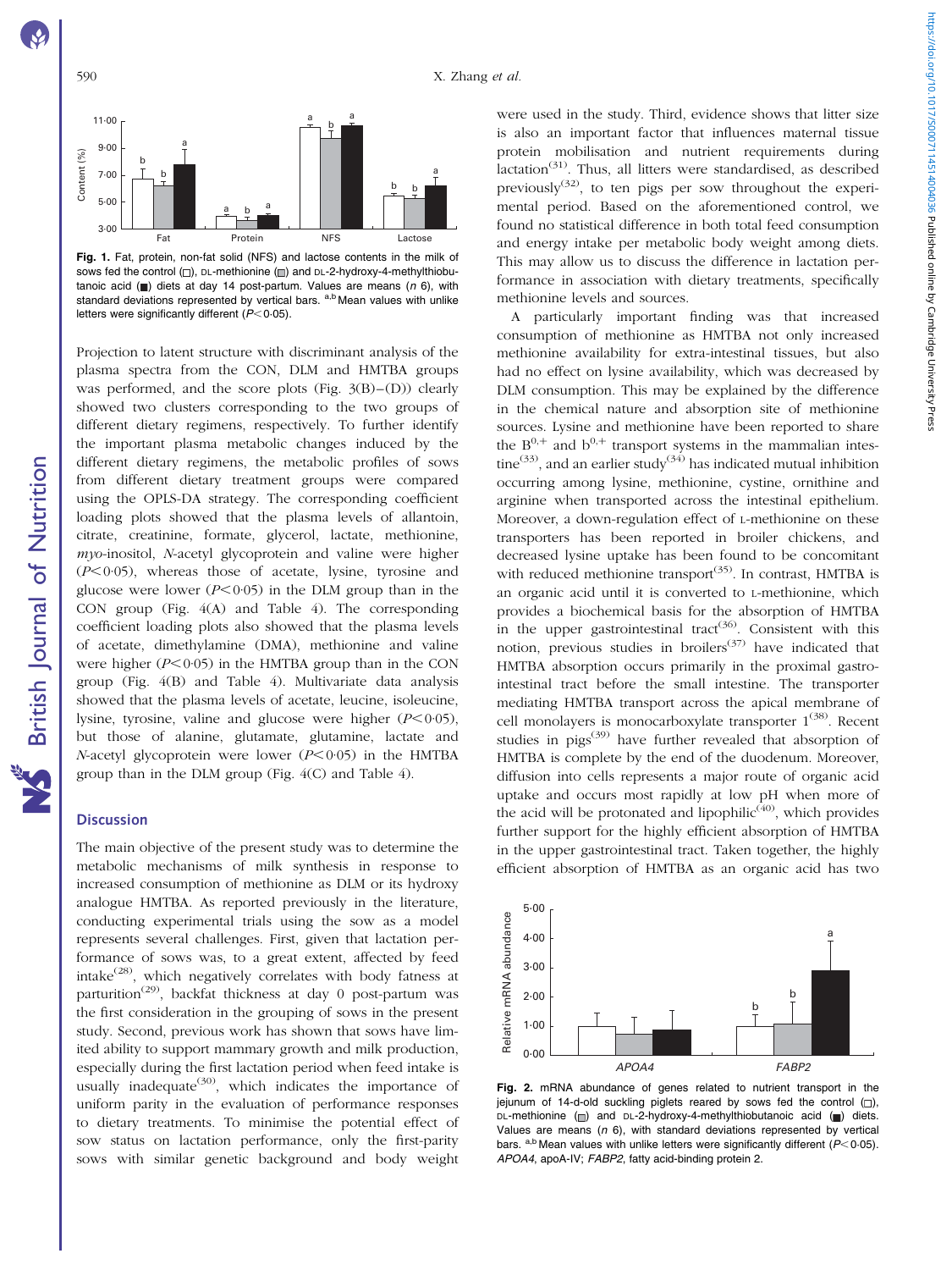British Journal of Nutrition

**NS** British Journal of Nutrition



<span id="page-6-0"></span>

Fig. 3. (A) Principal component analysis (PC1 and PC2) and (B-D) projection to latent structure discriminant analysis score plots based on <sup>1</sup>H NMR spectra of plasma obtained from different dietary treatment groups. CON, control; DLM, DL-methionine; HMTBA, DL-2-hydroxy-4-methylthiobutanoic acid; t[1], Principal component 1 of principal component analysis score plot; t[2], principal component 2 of principal component analysis score plot. (A) , CON-day 7 (d7);  $\Box$ , CON-day 14 (d14); ●, DLM-d7; ○, DLM-d14; ▲, HMTBA-d7; ∆, HMTBA-d14.  $R^2X = 62.4\%$ ,  $Q^2 = 0.538$ . (B) ■, CON; ●, DLM.  $R^2X = 40.5\%$ ,  $R^2Y = 0.993$ ,  $Q^2 = 0.529$ . (C) ∎, CON; ●, HMTBA.  $R^2X = 38{\cdot}6\%, R^2Y = 0{\cdot}992, Q^2 = 0{\cdot}741.$  (D) ∎, DLM; ●, HMTBA.  $R^2X = 32{\cdot}1\%, R^2Y = 0{\cdot}998, Q^2 = 0{\cdot}452.$ 

effects, namely increasing methionine availability for extraintestinal tissues without compromising lysine availability.

Lysine is often considered to be the first-limiting AA for lactating sows sustaining milk synthesis $(9)$ . Further studies have shown that milk protein synthesis is affected by plasma AA availability<sup>(10,41,42)</sup>. With these in mind, the lower plasma lysine level may explain the lower milk protein synthesis in the DLM-fed sows than in the CON-fed and HMTBA-fed sows. The increased levels of the tricarboxylic acid cycle intermediate, citrate, in the DLM-fed sows might be associated with the mobilisation of body fat and muscle tissues. In support of this view, there was extensive muscle degradation in the DLMfed sows as evidenced by elevated plasma alanine and urea N levels<sup> $(18)$ </sup>. In addition, the HMTBA-fed sows had relatively lower plasma glutamate and glutamine levels than the DLMfed sows, which is in agreement with our previous studies in piglets<sup> $(16)$ </sup>. Glutamate and glutamine are major fuels for the  $gut^{(43)}$ . Increased glutamate and glutamine catabolism following HMTBA consumption may spare essential AA as an energy source for the intestine and thus improve their extra-intestinal availability as evaluated by the net portal balance<sup>(16,18)</sup>. In the present study, there were also higher leucine, isoleucine and valine levels in the plasma of the HMTBA-fed sows than those of the DLM-fed sows, which may be a result of their enhanced net portal balance as observed in our previous studies<sup> $(16)$ </sup>. Given that leucine and

isoleucine play a central role in the activation of mammalian target of rapamycin signalling, which is a control point of protein synthesis, higher leucine and isoleucine levels in plasma may provide further explanation for the higher protein level in the milk of the HMTBA-fed sows than that of the DLMfed sows.

A second important finding was that the acetate level was increased by HMTBA consumption, but decreased by DLM consumption. Our previous studies have found that there is more than 3-fold acetate production in the distal small intestine of the HMTBA-fed pigs than that in the DLM-fed  $pigs<sup>(16)</sup>$ , which may provide an explanation for the higher plasma acetate concentration observed in the HMTBA-fed sows. There is evidence that the lactating sow can utilise acetate as a carbon source for fatty acid synthesis<sup> $(44)$ </sup>. The increased availability of acetate may increase milk fat synthesis through the contribution of the carbon source. In support of this view, the HMTBA-fed sows showed higher fat concentration in milk than the CON- and DLM-fed sows. In addition, physiological concentrations of SCFA, particularly acetate, have been shown to exert a promoting effect on blood flow<sup>(45)</sup>, which may facilitate the transportation of nutrients from the lumen into the portal blood and from the blood into the tissues as shown in previous studies<sup> $(16,46)$ </sup>. It appears that the potential increase in the blood flow of the HMTBAfed sows may also contribute to increased milk synthesis.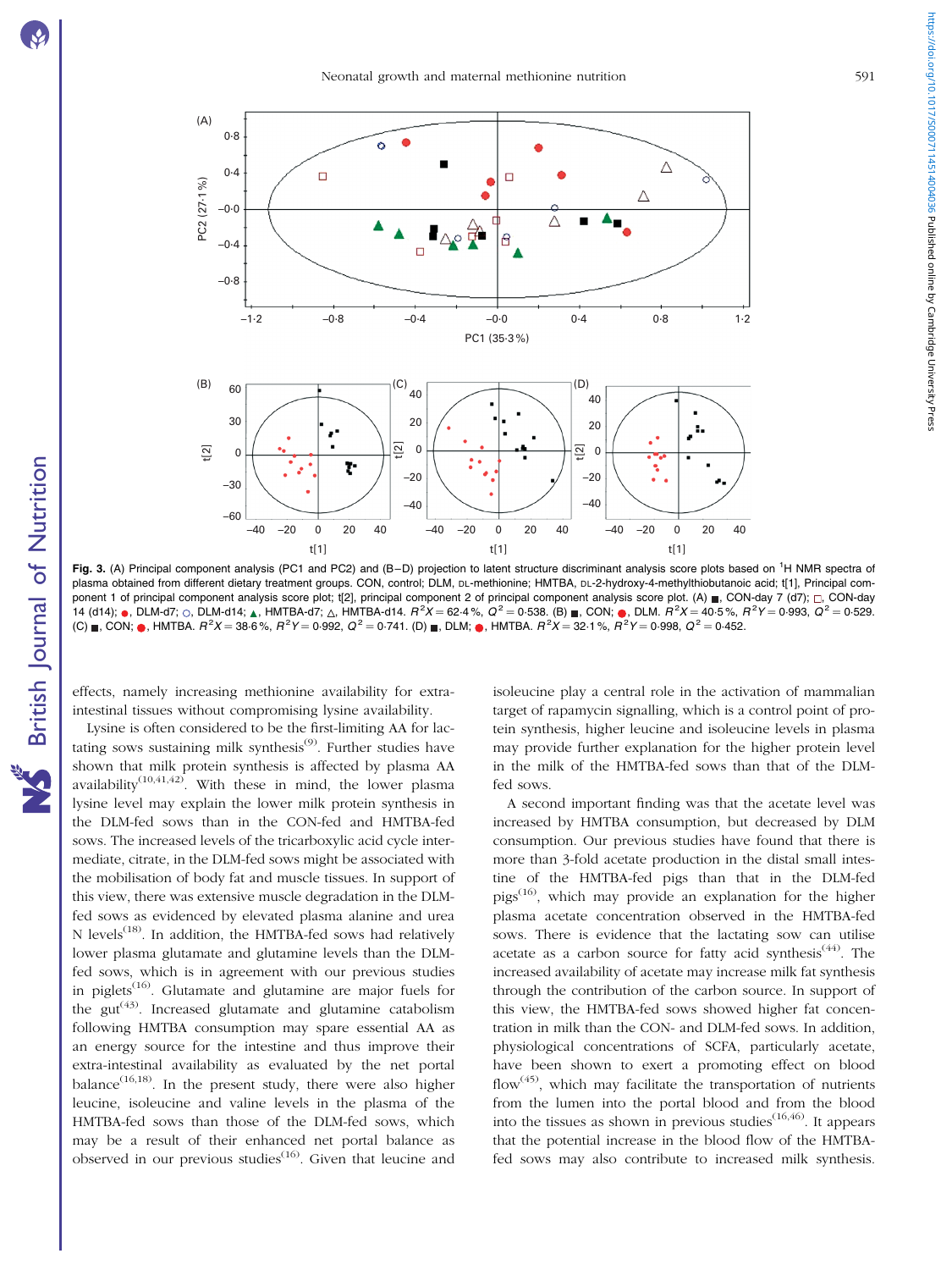<span id="page-7-0"></span>

British Journal of Nutrition

NS British Journal of Nutrition



Fig. 4. Orthogonal projection to latent structure discriminant analysis score plots (A-C) derived from <sup>1</sup>H NMR spectra of plasma and corresponding coefficient loading plots (D–F) obtained from different dietary treatment groups. The colour map shows the significance of metabolite variations between the two classes of peaks. Peaks in the positive direction indicate metabolites that are more abundant in the groups in the positive direction of the first principal component. Consequently, metabolites that are more abundant in the groups in the negative direction of the first principal component are presented as peaks in the negative direction. Ace, acetate; Ala, alanine; All, allantoin; Cit, citrate; Cn, creatinine; DMA, dimethylamine; For, formate; G, glycerol; Glc, glucose; Gln, glutamine; Glu, glutamate; Ile, isoleucine; Lac, lactate; Leu, leucine; Lys, lysine; m-I, myo-inositol; Met, methionine; NAG, N-acetyl glycoprotein; Tyr, tyrosine; Val, valine. CON, control; DLM, DL-methionine; HMTBA, DL-2-hydroxy-4-methylthiobutanoic acid; ppm, parts per million; t[1]P, principal component 1 of orthogonal projection to latent structure discriminant analysis score plot; t[2]O, principal component 2 of orthogonal projection to latent structure discriminant analysis score plot. (A)  $_{\blacksquare},$  CON;  $_{\blacksquare},$  DLM.  $R^2X$  = 21·5 %,  $Q^2$  = 0·229. (B)  $_{\blacksquare},$  CON;  $_{\blacksquare},$  HMTBA.  $R^2X$  = 15·9 %,  $Q^2$  = 0·310. (C)  $_{\blacksquare},$  DLM;  $_{\blacksquare},$  DLM;  $_{\blacksquare},$  HMTBA.  $R^2X$  = 18·5 %,  $Q^2$  = 0·309.

Increased piglet body weight and milk lactose level, which positively correlates with milk yield $(47)$  provided evidence for increased milk synthesis in the HMTBA-fed sows.

The availability of glucose is considered to be essential for overall milk synthesis and is particularly important for milk fat synthesis. Besides providing the carbon source, glucose is also used for generating reducing equivalents and producing glycerol molecules required for fatty acid synthesis<sup>(48)</sup>. The decreased glucose level in plasma provided further explanation for the lower fat level in the milk of the DLM-fed sows. Beyond the increased milk fat content, enhanced milk concentrations of free SAA including cysteine and taurine were observed in the HMTBA-fed sows. Taurine and cystine have been reported<sup> $(49)$ </sup> to be the most abundant milk free AA and the least abundant milk protein-bound AA, respectively.

In this regard, increased SAA supply may provide further explanation for the improved growth of neonatal pigs reared by the HMTBA diet-fed sows. In addition, consistent with previous studies<sup> $(50)$ </sup>, we observed the intestinal mRNA expression of APOA4 and FABP2, which are thought to participate in the uptake, intracellular metabolism and/or transport of longchain fatty acids<sup>(50,51)</sup>. Piglets reared by the HMTBA-fed sows had up-regulated FABP2 expression, which might be due to these piglets receiving more milk fat for transport and metabolism by the intestine.

A third important finding was that plasma homocysteine and creatinine levels were increased following DLM consumption, but an increased level of DMA, the hydrolysis product of asymmetric dimethylarginine (ADMA), was observed in the HMTBA-fed sows rather than in the DLM-fed sows.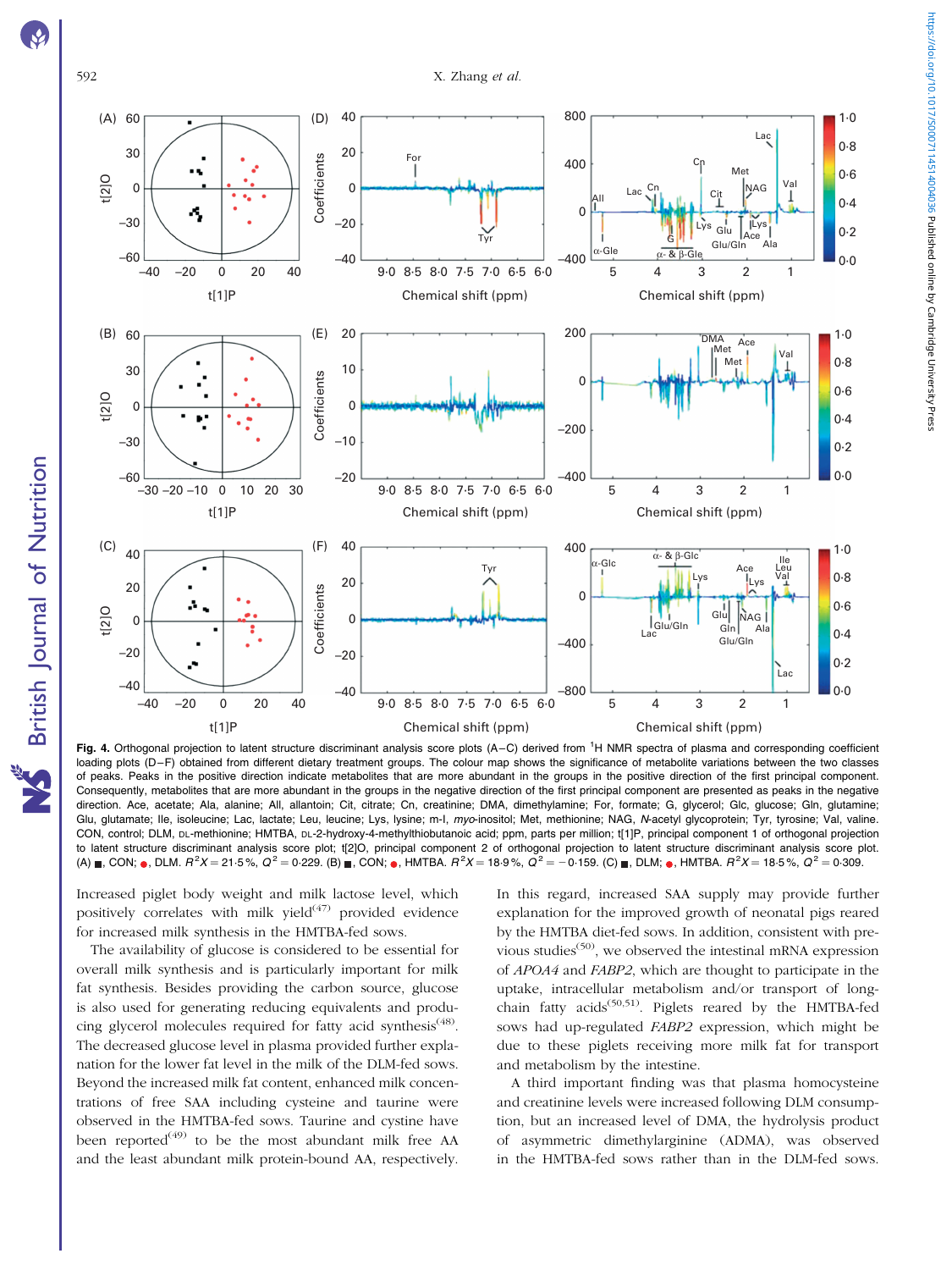<span id="page-8-0"></span>Table 4. Orthogonal projection to latent structure discriminant analysis coefficients derived from the NMR data of metabolites in plasma obtained from the different dietary treatment groups\*

|                       |            | Correlation coefficient (r)+ |              |  |  |
|-----------------------|------------|------------------------------|--------------|--|--|
| <b>Metabolites</b>    | DLM v. CON | HMTBA v. CON                 | HMTBA v. DLM |  |  |
| Acetate               | $-0.623$   | 0.595                        | 0.814        |  |  |
| Ala                   |            |                              | $-0.619$     |  |  |
| Allantoin             | 0.596      |                              |              |  |  |
| Citrate               | 0.726      |                              |              |  |  |
| Creatinine            | 0.565      |                              |              |  |  |
| Dimethylamine         |            | 0.577                        |              |  |  |
| Formate               | 0.577      |                              |              |  |  |
| Glu                   |            |                              | $-0.628$     |  |  |
| Gln                   |            |                              | $-0.628$     |  |  |
| Glycerol              | 0.643      |                              |              |  |  |
| lle                   |            |                              | 0.622        |  |  |
| Lactate               | 0.636      |                              | $-0.695$     |  |  |
| Leu                   |            |                              | 0.556        |  |  |
| Lys                   | $-0.643$   |                              | 0.556        |  |  |
| Met                   | 0.692      | 0.690                        |              |  |  |
| myo-Inositol          | 0.561      |                              |              |  |  |
| N-Acetyl glycoprotein | 0.666      |                              | $-0.553$     |  |  |
| Tyr                   | $-0.697$   |                              | 0.636        |  |  |
| Val                   | 0.712      | 0.560                        | 0.584        |  |  |
| $\alpha$ -Glucose     | $-0.694$   |                              | 0.599        |  |  |
| β-Glucose             | $-0.707$   |                              | 0.611        |  |  |

DLM, DL-methionine; CON, control; HMTBA, DL-2-hydroxy-4-methylthiobutanoic acid.

\* Assignments of plasma metabolites in pigs are shown in Table 5.

† In the Correlation coefficient column, positive and negative signs indicate positive and negative correlations in concentrations, respectively. The correlation coefficient of  $|t| > 0.553$  was used as the cut-off value

for statistical significance based on the significance of discrimination at the level of  $P=0.05$  and df = 11.

'–' represents the correlation coefficient of  $|t|$  < 0.553.

This higher DMA concentration suggested that more amount of ADMA was degraded in the HMTBA-fed sows. Given that ADMA is an endogenous inhibitor of NO synthesis, the presumed lower level of ADMA in the HMTBA-fed sows might lead to increased NO synthesis, which, in turn, affected the blood flow and thus promoted milk synthesis, as discussed previously. Moreover, ADMA has been shown to have a strong association with cardiovascular incident risk and mortality risk<sup> $(52–54)$ </sup>. The hydrolysis of ADMA to DMA is, therefore, considered to be a detoxification pathway. It has been reported that 90 % of ADMA is metabolised by dimethylarginine dimethylaminohydrolase (DDAH), the enzyme responsible

Table 5. Assignments of plasma metabolites in pigs\*

| No. | Metabolites           | <b>Moieties</b>                                                                                        | $\delta$ <sup>1</sup> H (parts per million) and multiplicity†            |
|-----|-----------------------|--------------------------------------------------------------------------------------------------------|--------------------------------------------------------------------------|
|     | Acetate               | CH <sub>3</sub>                                                                                        | 1.92(s)                                                                  |
| 2   | Ala                   | $\alpha$ CH, $\beta$ CH <sub>3</sub>                                                                   | $3.77(q)$ , 1.48(d)                                                      |
| 3   | Allantoin             | <b>CH</b>                                                                                              | 5.39(s)                                                                  |
| 4   | Citrate               | CH <sub>2</sub>                                                                                        | 2.53(d), 2.68(d)                                                         |
| 5   | Creatinine            | $CH3$ , $CH2$                                                                                          | $3.05(s)$ , $4.06(s)$                                                    |
| 6   | Dimethylamine         | CH <sub>3</sub>                                                                                        | 2.73(s)                                                                  |
| 7   | Formate               | CH.                                                                                                    | 8.46(s)                                                                  |
| 8   | Glu                   | $\alpha$ CH, $\beta$ CH <sub>2</sub> , $\gamma$ CH <sub>2</sub>                                        | $3.75(m)$ , $2.12(m)$ , $2.35(m)$                                        |
| 9   | Gln                   | $\alpha$ CH, $\beta$ CH <sub>2</sub> , $\gamma$ CH <sub>2</sub>                                        | $3.78(m)$ , $2.14(m)$ , $2.45(m)$                                        |
| 10  | Glycerol              | $CH2$ , CH                                                                                             | $3.56$ (dd), $3.66$ (dd), $3.77$ (m)                                     |
| 11  | lle                   | $\alpha$ CH, $\beta$ CH, $\beta$ CH <sub>3</sub> , $\gamma$ CH <sub>2</sub> , $\delta$ CH <sub>3</sub> | $3.68(d)$ , $1.99(m)$ , $1.02(d)$ , $1.26(m)$ , $1.47(m)$ , $0.94(t)$    |
| 12  | Leu                   | $\alpha$ CH, $\beta$ CH <sub>2</sub> , $\gamma$ CH, $\delta$ CH <sub>3</sub>                           | $3.73(t)$ , $1.72(m)$ , $1.72(m)$ , $0.96(d)$ , $0.97(d)$                |
| 13  | N-Acetyl glycoprotein | CH <sub>3</sub>                                                                                        | $2.02(s)$ , $2.05(s)$                                                    |
| 14  | Lactate               | $\alpha$ CH, $\beta$ CH                                                                                | $4.11(q)$ , $1.33(d)$                                                    |
| 15  | Lys                   | $\alpha$ CH, $\beta$ CH <sub>2</sub> , $\gamma$ CH <sub>2</sub> , $\epsilon$ CH <sub>2</sub>           | $3.76(t)$ , $1.91(m)$ , $1.48(m)$ , $1.72(m)$ , $3.01(t)$                |
| 16  | Met                   | $\alpha$ CH, $\beta$ CH <sub>2</sub> , $\gamma$ CH <sub>2</sub> , S-CH <sub>3</sub>                    | $3.87(t)$ , $2.16(m)$ , $2.65(t)$ , $2.14(s)$                            |
| 17  | myo-Inositol          | 1,3-CH, 2-CH, 5-CH, 4, 6-CH                                                                            | $3.60$ (dd), $4.06$ (t), $3.30$ (t), $3.63$ (t)                          |
| 18  | Val                   | $\alpha$ CH, $\beta$ CH, $\gamma$ CH <sub>3</sub>                                                      | $3.62(d)$ , $2.28(m)$ , $0.99(d)$ , $1.04(d)$                            |
| 19  | Tyr                   | 2,6-CH, 3,5-CH                                                                                         | 7.20(dd), 6.91(d)                                                        |
| 20  | $\alpha$ -Glucose     | 1-CH, 2-CH, 3-CH, 4-CH, 5-CH, 6-CH                                                                     | $5.24(d)$ , $3.54(dd)$ , $3.71(dd)$ , $3.42(dd)$ , $3.84(m)$ , $3.78(m)$ |
| 21  | <b>B-Glucose</b>      | 1-CH, 2-CH, 3-CH, 4-CH, 5-CH, 6-CH                                                                     | 4.65(d), 3.25(dd), 3.49(t), 3.41(dd), 3.46(m), 3.73(dd), 3.90(dd)        |

\* Chemical shift was referenced to the methyl group of lactate at  $\delta$  1.33.

† Multiplicity: s, singlet; d, doublet; t, triplet; q, quartet; m, multiplet; dd, double of doubles.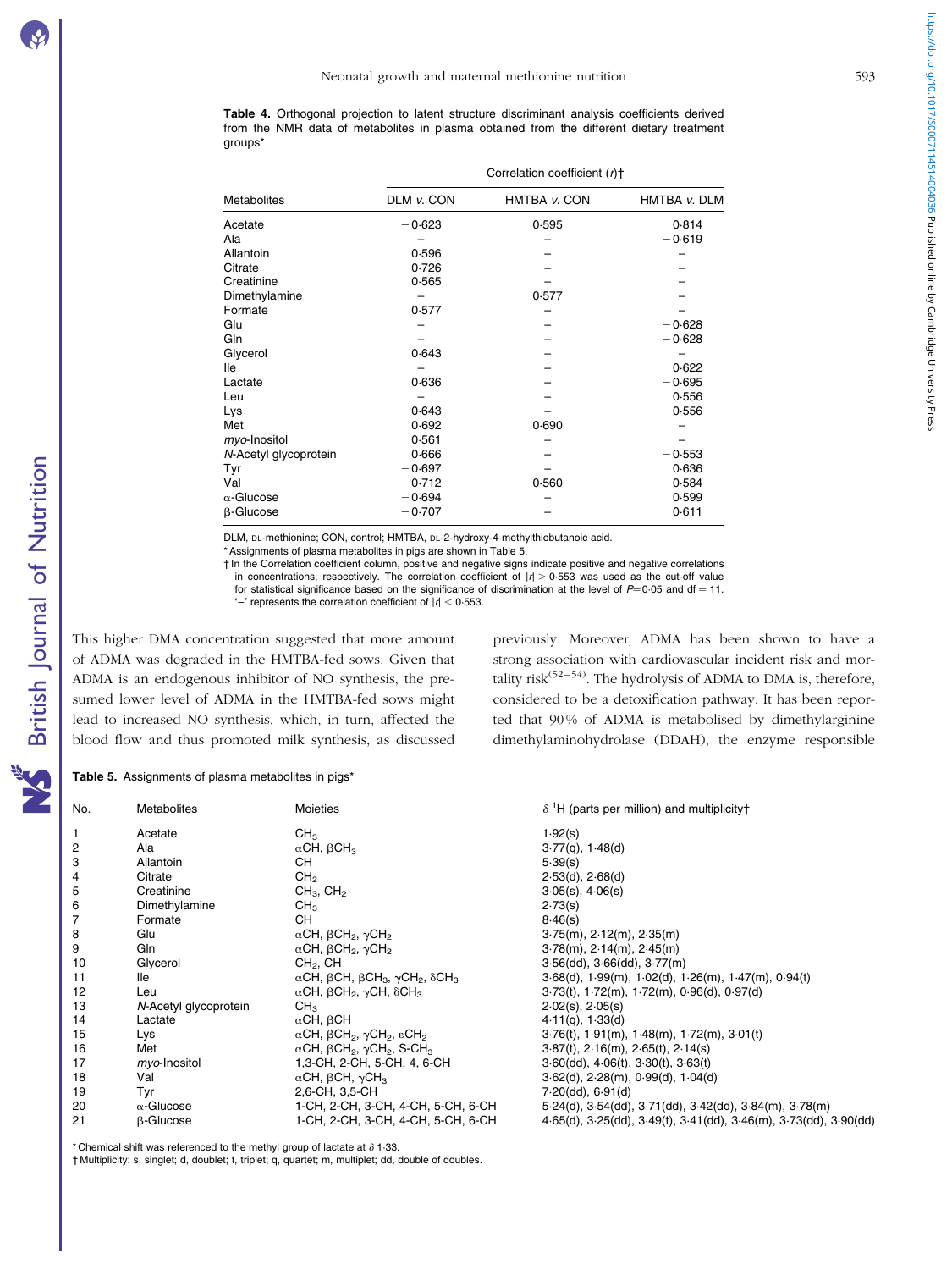#### 594 X. Zhang et al.

for the breakdown of  $\text{ADMA}^{(55)}$ . A dose-dependent reduction in DDAH activity by homocysteine has been observed in previous studies<sup>(56)</sup>. Therefore, it has been inferred that the higher homocysteine level increased the inhibition of DDAH activity and thus decreased the hydrolysis of ADMA to DMA, which may explain that the DMA level was higher in the HMTBA-fed sows than in the CON-fed sows, but was not different between the DLM-fed and CON-fed sows. In support of this view, studies in humans have shown that acute elevation of homocysteine level by oral methionine loading stimulates the formation of ADMA. Moreover, growing evidence indicates that the ADMA level is positively correlated with homocysteine and creatinine levels<sup>(55)</sup>. It would appear that higher homocysteine and creatinine levels are indicative of increased production of ADMA following DLM consumption. Given that enhanced plasma levels of homocysteine as well as  $\text{ADMA}^{(52-54)}$  are strongly associated with CVD in adults<sup>(57)</sup> and with an increased risk of stroke in infants<sup> $(58)$ </sup> and children<sup> $(59)$ </sup>, HMTBA may have particular health implications for animals and humans, which warrants further studies.

In summary, increased maternal consumption of methionine as HMTBA contributed to neonatal growth and milk synthesis, which was metabolically associated with elevated methionine, valine and acetate availability for delivery to the mammary glands, neither compromising lysine and glucose availability nor increasing homocysteine accumulation. These observations offered novel insights into the mechanisms of SAA metabolism and milk synthesis regulated by methionine sources, which may have important nutrition and health implications for animals and humans.

### Acknowledgements

The authors acknowledge the financial support from the Rhodimet Research Grant from Adisseo France SAS, Briand, Antony Cedex, France, the National Natural Science Foundation of China (30901042), and Sichuan Province Science Foundation for Fostering Youths Talents (2011JQ0015). The authors thank BIOTREE for technical assistance in the data analysis.

The authors' contributions are as follows: Z. F., D. W. and D. C. designed the study; H. L., H. W., X. Z., C. W., X. W., L. C., Y. L., S. X. and G. T. performed the study; X. Z., Z. F., G. L., Y. M. and H. L. analysed the data and wrote the paper.

The authors declare that there is a potential conflict of interest, given that Y. M. is an employee of Adisseo (one of the financial supporters of the present study).

#### References

- 1. Fang Z, Yao K, Zhang X, et al. (2010) Nutrition and health relevant regulation of intestinal sulfur amino acid metabolism. Amino acids 39, 633–640.
- 2. Shoveller AK, Stoll B, Ball RO, et al. (2005) Nutritional and functional importance of intestinal sulfur amino acid metabolism. *J Nutr* 135, 1609-1612.
- 3. Bauchart-Thevret C, Stoll B, Chang X, et al. (2008) Sulfur amino acids are necessary for normal intestinal mucosal growth in neonatal piglets. FASEB J 22, 896.1.
- 4. Bauchart-Thevret C, Stoll B, Chacko S, et al. (2009) Sulfur amino acid deficiency upregulates intestinal methionine cycle activity and suppresses epithelial growth in neonatal pigs. Am J Physiol Endocrinol Metab 296, E1239–E1250.
- 5. Daza A, Riopérez J & Centeno C (2004) Short Communication. Changes in the composition of sows' milk between days 5 to 26 of lactation. Span J Agric Res 2, 333-336.
- 6. Stoll B, Henry J, Reeds PJ, et al. (1998) Catabolism dominates the first-pass intestinal metabolism of dietary essential amino acids in milk protein-fed piglets. J Nutr 128, 606–614.
- 7. Dai ZL, Li XL, Xi PB, et al. (2012) Metabolism of select amino acids in bacteria from the pig small intestine. Amino Acids 42, 1597–1608.
- 8. Schei I, Danfær A, Boman I, et al. (2007) Post-ruminal or intravenous infusions of carbohydrates or amino acids to dairy cows 1. Early lactation. Animal 1, 501-514.
- 9. Soltwedel KT, Easter RA & Pettigrew JW (2006) Evaluation of the order of limitation of lysine, threonine, and valine, as determined by plasma urea nitrogen, in corn–soybean meal diets of lactating sows with high body weight loss. J Anim Sci 84, 1734–1741.
- 10. Guan X, Bequette BJ, Ku PK, et al. (2004) The amino acid need for milk synthesis is defined by the maximal uptake of plasma amino acids by porcine mammary glands. J Nutr 134, 2182–2190.
- 11. Bojčuková J & Krátký F (2006) Influence of various lysine and threonine levels in feed mixtures for lactating sows on milk quality and piglet growth. Czech J Anim Sci 51, 24-30.
- 12. Appuhamy J, Knapp J, Becvar O, et al. (2011) Effects of jugular-infused lysine, methionine, and branched-chain amino acids on milk protein synthesis in high-producing dairy cows. J Dairy Sci 94, 1952–1960.
- 13. Appuhamy JA, Knoebel NA, Nayananjalie WA, et al. (2012) Isoleucine and leucine independently regulate mTOR signaling and protein synthesis in MAC-T cells and bovine mammary tissue slices. *J Nutr* **142**, 484-491.
- 14. Benevenga N & Steele R (1984) Adverse effects of excessive consumption of amino acids. Annu Rev Nutr 4, 157–181.
- 15. Xie M, Hou S, Huang W, et al. (2007) Effect of excess methionine and methionine hydroxy analogue on growth performance and plasma homocysteine of growing Pekin ducks. Poult Sci 86, 1995–1999.
- 16. Fang Z, Luo J, Qi Z, et al. (2009) Effects of 2-hydroxy-4 methylthiobutyrate on portal plasma flow and net portal appearance of amino acids in piglets. Amino acids 36, 501–509.
- 17. Fang Z, Luo H, Wei H, et al. (2010) Methionine metabolism in piglets fed DL-methionine or its hydroxy analogue was affected by distribution of enzymes oxidizing these sources to keto-methionine. *J Agric Food Chem* 58, 2008–2014.
- 18. Fang Z, Huang F, Luo J, et al. (2010) Effects of DL-2-hydroxy-4-methylthiobutyrate on the first-pass intestinal metabolism of dietary methionine and its extra-intestinal availability. Br J Nutr 103, 643–651.
- 19. Swindle MM, Makin A, Herron AJ, et al. (2012) Swine as models in biomedical research and toxicology testing. Vet Pathol 49, 344–356.
- 20. National Research Council (1998) Requirements of Swine, 10th ed. Washington, DC: National Academic Press.
- 21. Dourmad J-Y, Étienne M, Valancogne A, et al. (2008) Inra-Porc: a model and decision support tool for the nutrition of sows. Anim Feed Sci Technol 143, 372–386.